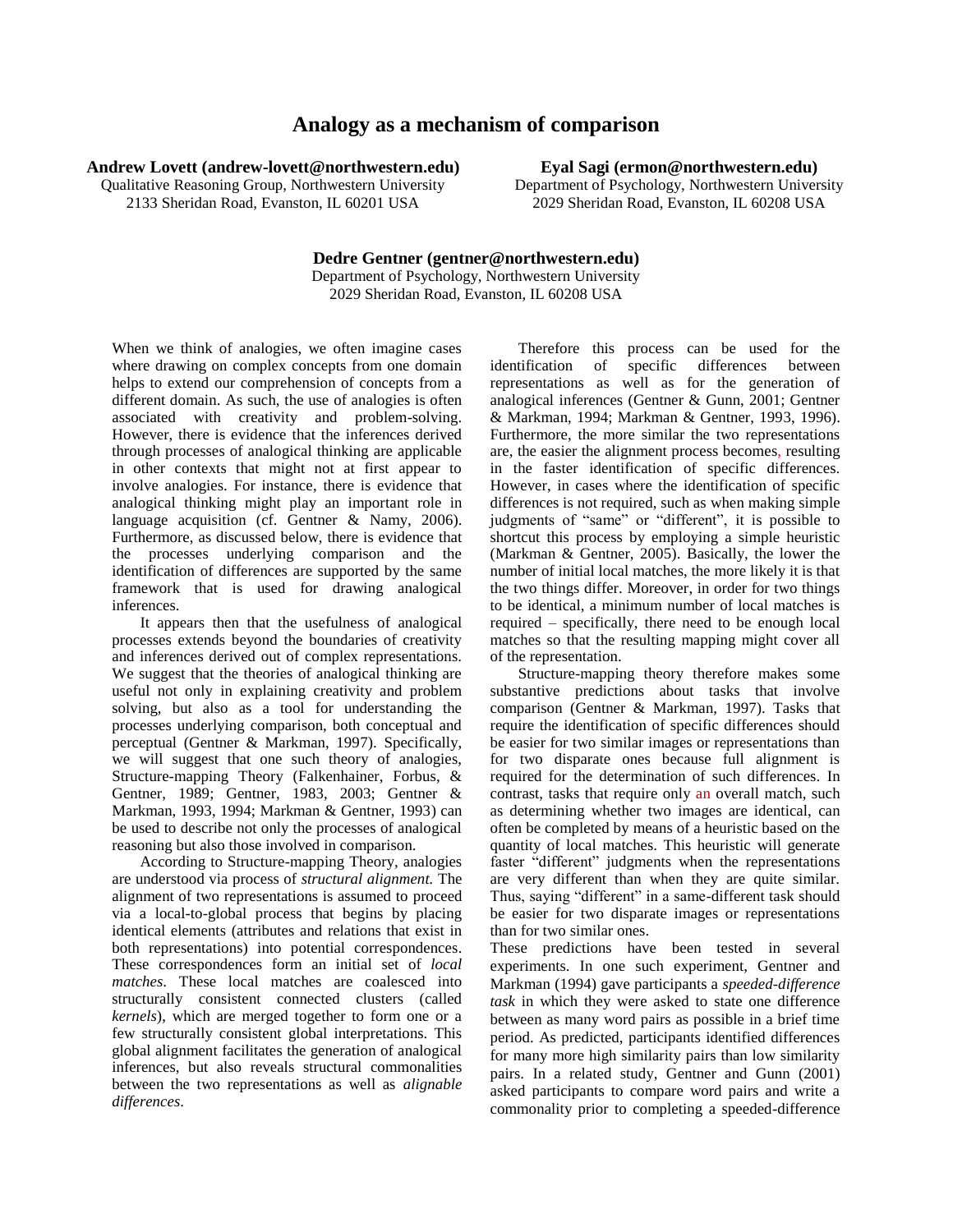

Figure 1. Sample stimuli from Sagi & Gentner (2006) Experiment 1 (Left) and the sKEA simulation (Right). Images in the same row represent high-sim pairs; images in the same column represent low-sim pairs.

task. Participants generated more differences for the previously compared pairs than for new pairs, demonstrating that prior comparison and alignment facilitated the identification of differences. Moreover, many of the differences identified by participants in this task were alignable differences. In another experiment, Markman and Gentner (1996) asked participants to list differences between pairs of images. Once again participants listed more differences for highly similar images than for less similar ones. These findings are consistent with the structure-mapping claim that participants will find it easier to note differences between concepts and images that are fairly similar (and consequently more alignable) than between concepts and images that are substantially different (and therefore difficult to align) Thus, the evidence is quite strong that tasks in which participants must identify specific differences are easier when the items are highly similar (because such tasks require alignment).

In contrast, results from tasks where participants are simply asked to judge whether pairs of images are "same" or "different" often show a reversed pattern of behavior (e.g. Farell, 1985; Goldstone & Medin, 1994; Luce, 1986; Posner & Mitchell, 1967; Tversky, 1969). Participants in such tasks take longer to say "different" to highly similar pairs than to less similar ones and are more likely to erroneously respond "same" to similar image pairs than to dissimilar ones. These findings are consistent with the prediction that overall comparisons often rely on a rough heuristic in which only the quantity of local matches is taken into account. Using such a heuristic it is possible to rapidly identify that a pair of representations differ, but only if the differences are substantial.

These two types of comparison were explicitly compared by Gentner and Sagi (2006). Gentner and Sagi asked participants either to perform a samedifferent judgment task or to identify a single difference between pairs of images presented on a computer screen. Participants were consistently faster to respond "different" to low-similarity pairs than to highsimilarity pairs. In contrast, when identifying specific differences, participants were faster to respond when presented with a high-similarity pair than with a lowsimilarity pair. Furthermore, performance on the samedifferent task was significantly faster than performance on the difference-identification task. These results are consistent with the difference between the two tasks predicted by Structure-mapping.

Interestingly, the relative simplicity of the materials used by Gentner and Sagi (2006)'s Experiment 1 (Figure 1) makes it possible to directly compare the performance of the participants in that experiment with the performance of a computer-based implementation of structure-mapping. The system we used for simulating participants' responses was sKEA (Forbus, et al., 2004), the sketching Knowledge Entry Associate. sKEA is the first open-domain sketch understanding system. It allows users to sketch one or more objects, or glyphs, and to assign them conceptual labels describing what they represent. It then computes a number of qualitative relationships between the glyphs in the sketch. These include topological relationships, such as whether two glyphs are overlapping , and positional relationships, which come up into play when one glyph is above, or to the right of, another glyph. The conceptual and spatial information is combine to produce a symbolic, qualitative representation of the sketch. This representation can then be used as the input to symbolic reasoning systems.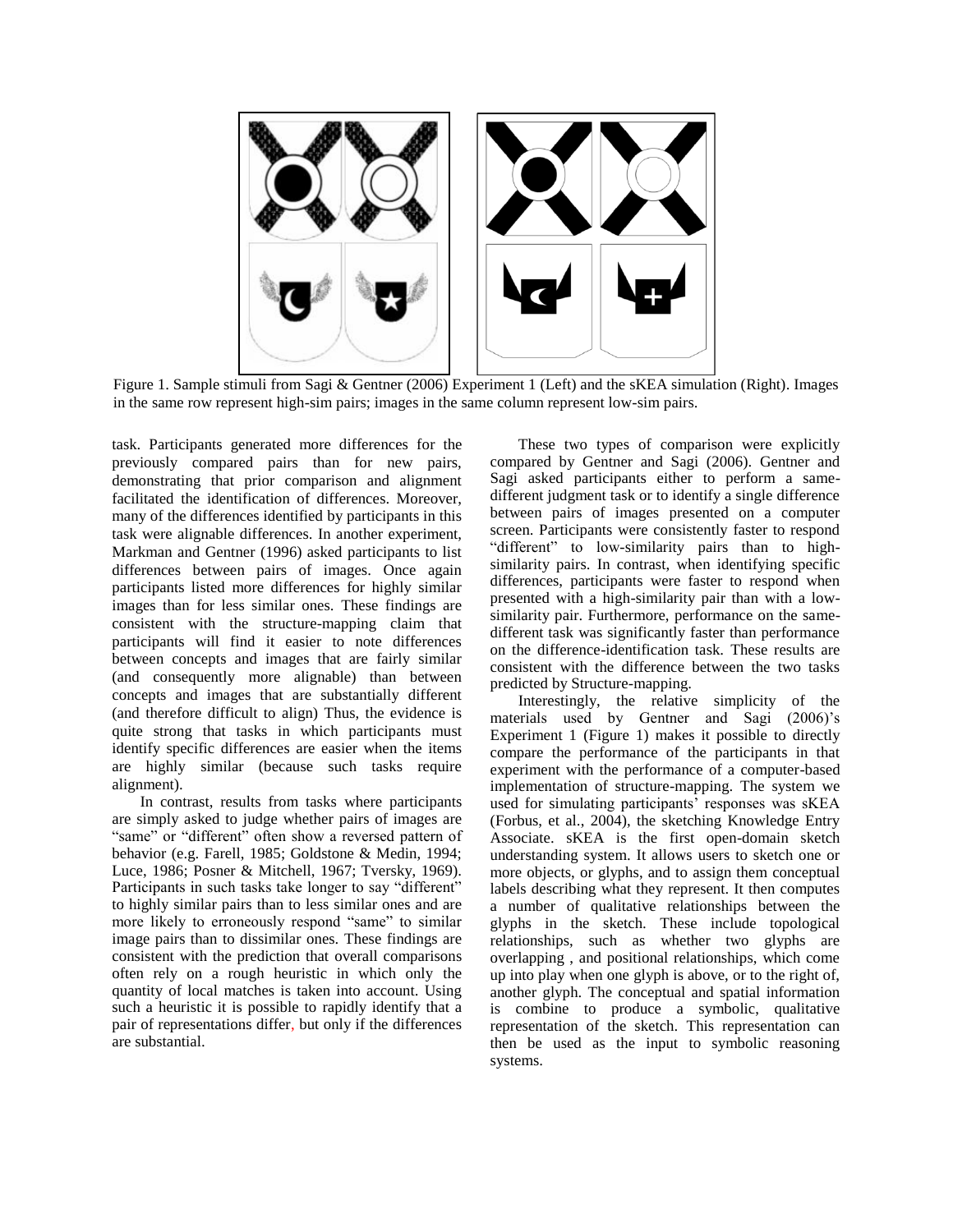

Figure 2. Response times for "different" judgments in the same-different task as a function of number of elements NOT participating in any local match (Each data point represents a pair of images.)

For this simulation, we drew simplified versions of the stimuli from Experiment 1 of Gentner and Sagi (2006). Because sKEA can perform automatic shape matching across sketches, it was not necessary to use any conceptual labels. Pairs of stimuli were compared using an implementation of the structure-mapping theory, the Structure Mapping Engine (SME, Falkenhainer, Forbus, & Gentner, 1989). We then compared the output of the comparison to participants" response times across the two tasks. Since we expected the two tasks to involve different stages of processing in SME, we correlated the performance of participants to measures of correspondence derived out of these two levels. In the case of same-different judgments, we predicted that when there were too few local matches for the two images to be identical response times would be faster than when there were sufficiently many matches for such an identity relation to be possible (i.e., when each element participated in at least one local match). In contrast, for the difference-identification task we predicted that the appropriate measure should be related to the number of matches actually used as part of the global interpretation produced by SME – the greater the number of local matches incorporated into the global interpretation, the faster participants should be at identifying specific differences.

Overall, the correlations between the simulation and participants' response times are in line with our predictions. In the same-different judgment task, there is a significant negative correlation between participants' response times and the difference between the number of local matches and the minimum number required for an identity match. Participants are faster to respond "different" the greater the difference between the actual number of local matches and the number required for the images to be identical.

Also as predicted, in the difference-identification task there is a significant negative correlation between participants' response times and the number of local matches incorporated into the final mapping between the images. Or to put it more simply, the larger the matching structure identified by SME, the faster participants are at identifying a specific difference between the images.

An interesting way to look at these results is to consider the distribution of response times for 'different' judgments in the same-different judgment task (Figure 2) according to the number of elements that did NOT participate in local matches, which should serve as a measure of dissimilarity. (Reassuringly, we see that the pairs we constructed to be high-similarity pairs are clustered towards the left side of the graph, and the low-similarity pairs are on the right side. That is, for high-similarity pairs, there were very few elements that did *not* participate in local matches; whereas, for low-similarity pairs there were many elements that did not participate in local matches.) The key finding here is that the overall pattern of response times fits with the claim that a quick heuristic can account for the faster response times for low-similarity than for high-similarity items in this task. That is, response times are low and fairly uniform when there are many non-matching elements, but jump sharply when there are very few such non-matching elements (that is, when most of the elements have local matches).

The evidence presented here supports Structuremapping Theory as a framework that is applicable not only for explaining the processes underlying analogical reasoning, but also those that underlie comparison more generally. They further suggest a strong link between analogical thinking and comparison – analogies can often be conceptualized as comparisons, while the identification of specific differences might be facilitated